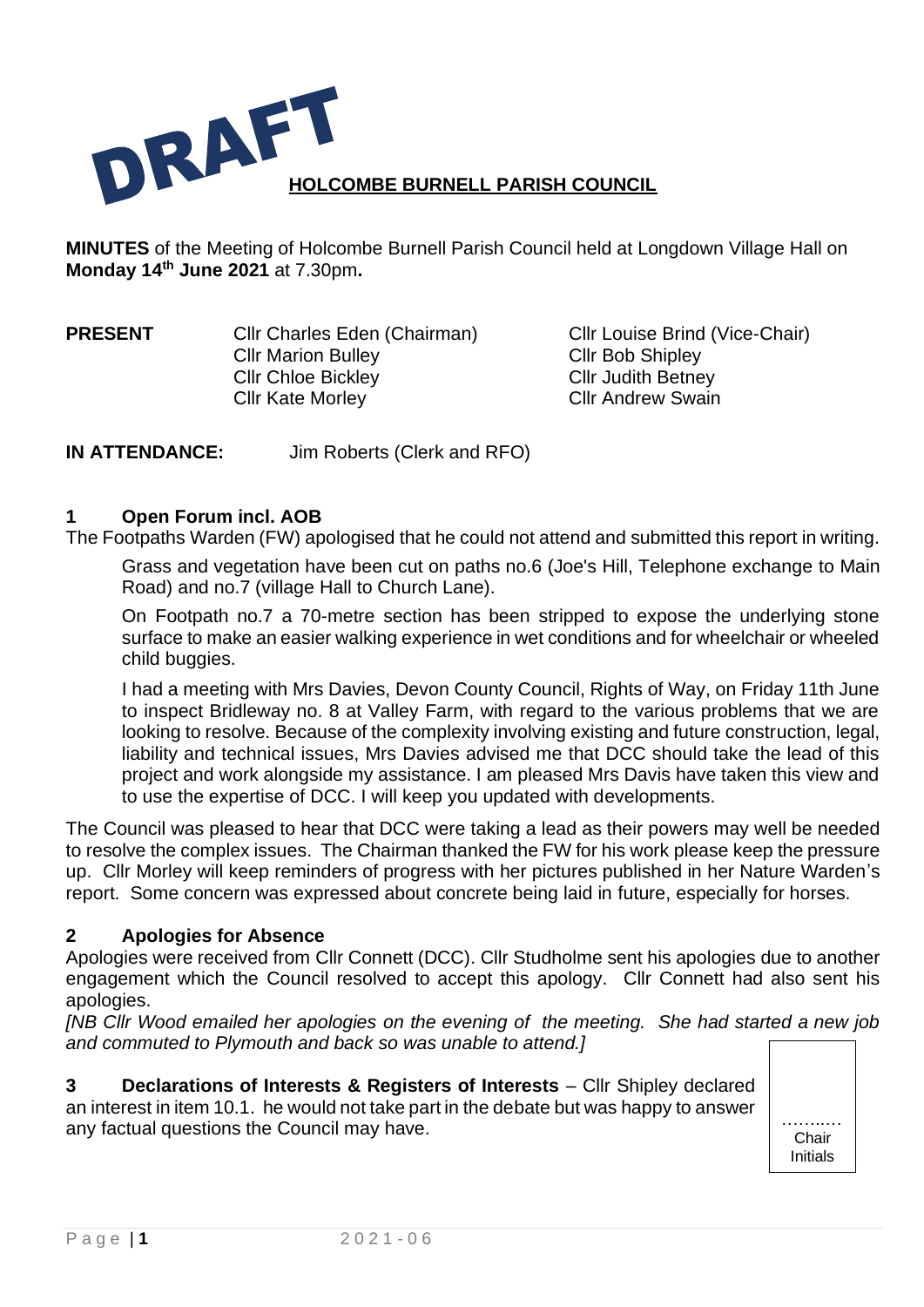

# **4 Minutes**

Council approved the minutes of the AGM (incorporating the Annual Parish meeting) and May's monthly Parish Council meeting which were both held on 10th May 2021 as true & correct records. The Chairman duly signed them.

# **5 Reports of County and District Councillors.**

**5.1 Devon County Council** Cllr Connett was unable to attend the meeting.

**5.2 Teignbridge District Council** Cllr Swain reported that the Teignbridge Local Plan 2020- 2040 (development policies) is now open for consultation. This contains both the policies that affect development and the sites available to build on. The nearest to Holcombe Burnell are in Ide and at Attwell Farm, but their development may lead to traffic issues that could affect Longdown. The Council asked about the impact on hospitals, which is not mentioned and the need for local housing, rather than all development being sold as buy-to-lets. The deadline for responses to the consultation is noon, 9<sup>th</sup> August. The Council will draft their response at July's meeting.

The Council asked about the removal of graffiti on the A30 overbridge which Cllr Swain believed was carried out by concerned locals and not the Council. To remove the graffiti on the Bakers hill bridge DCC should be contacted.

# **6 Village Concerns**

**6.1 Speeding Traffic on Chapel Hill** - Recent accidents on the A30 and the heavy Bank Holiday weekend traffic had shown how satnavs are sending drivers through Longdown as a rat run. Proper enforceable road signs are needed so drivers slow down and those unfamiliar with the sharp bends of Chapel Hill drive with due care.

Cllr Bickley agreed to be the contact on the website and Facebook for the Children's Drawing Competition for a 'Slow Down' sign, which could also be promoted at the Village Hall Social Club meeting (date not finalised) and in the newsletter.

**6.2 Driving on the fields behind Chapel Hill** – Cars have been raced around the fields (with no seat belts used) and a chainsaw used at 10:30pm to fell a tree. The Council are concerned about the noise and the impact on wildlife. From previous experience TDC will follow up noise if those affected keep a record and, sometimes, letting the culprits know it is being logged is enough to stop it happening. The Council will review the situation in July.

# **7 Parish Newsletter**

The Teign Valley villages have combined their village magazines into one and Longdown feels a natural affinity, and has more contact with, these villages. The Council remains very grateful to the Tedburn Times who welcomed our contributions and carried our news when our own magazine folded. The Chairman will speak to the Teign Valley editor before the next meeting.

# **8 CIL Payment and Community Project Reports**

The Council approved the final version of the CIL consultation and agreed it would be circulated to all households as a single sheet of A4 in black and white. Cllr Brind would arrange the printing and Cllr Bickley's address would be used for physical returns.

……..… Chair Initials

Inits.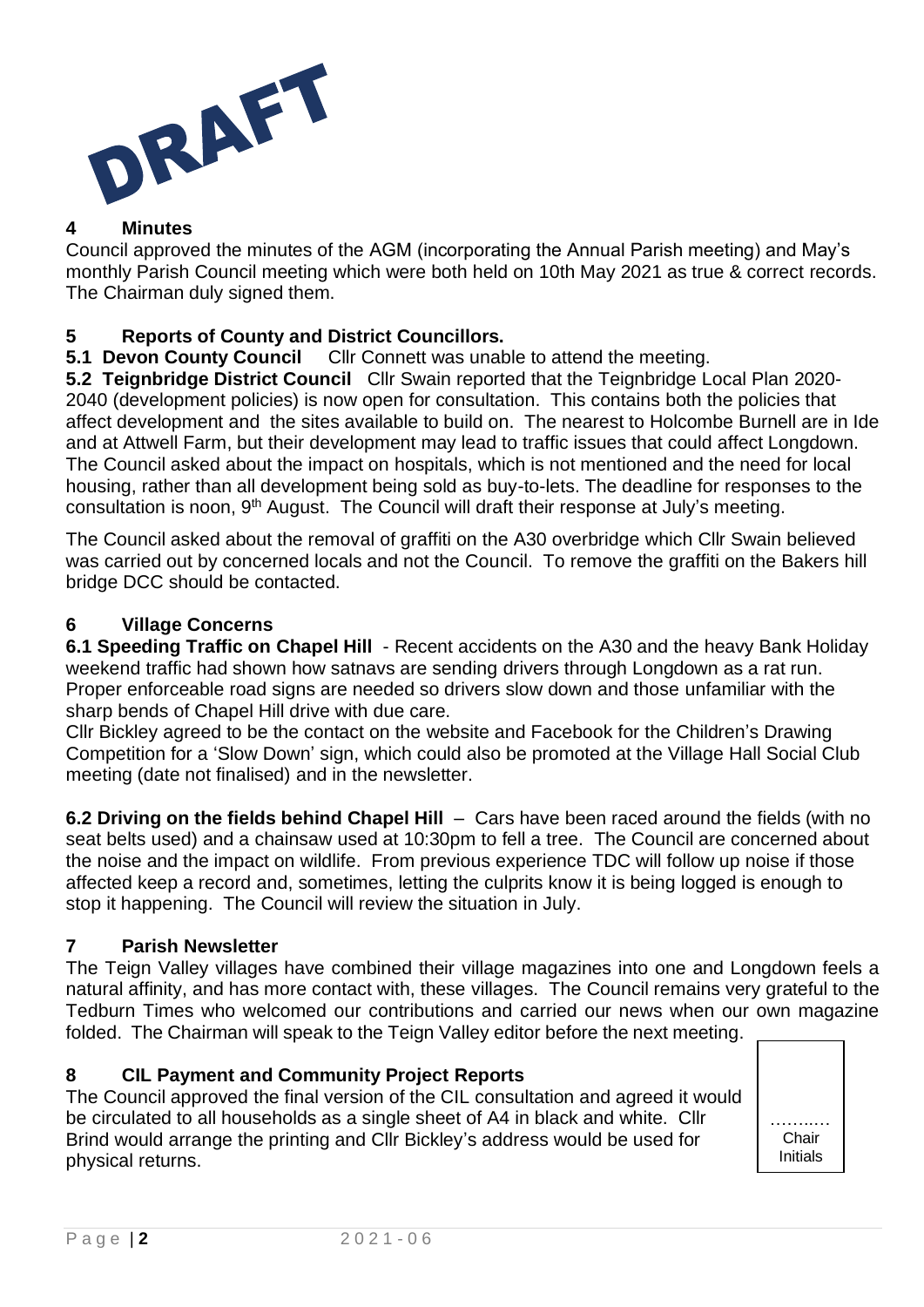

The clerk had spent a lot of time this month completing the annual accounts and preparing the Annual Governance and Accountability Return as required by the Accounts & Audit Regulations 2015. The Council discussed the Accounting & Governance Statements as previously circulated and unanimously resolved to accept them and ask the Chairman to sign them. The annual accounts and the AGAR return would now go to the local auditor for inspection.

Local Plan Consultations – further to the discussions with Cllr Swain (para 5.2 above) the clerk had received a physical copy of the plan and comments were also invited on the Draft Habitats Assessment and the Sustainability Appraisal of the Local Plan.

Cyber Insurance – The Council has been offered insurance against cyber attacks by our existing supplier but, at a cost of over £250 per year, the Council decided against it.

The Clerk confirmed with the Councillors that the news he was contributing to the Tedburn Times was being published.

**9.2 Nature Warden's Report -** As well as her previously circulated monthly report Cllr Morley had been successful at the Farmers' Market with her stall, giving 40 packets of seeds to residents and selling copies of the Leviger's Tale. Cllr Morley hopes to repeat the stall-holding on a seasonal basis.

The stream surveying had been very interesting with very wet weather followed by a dry spell. The Chairman thanked Cllr Morley for her hard work.

**9.3 Defibrillator Report –** Cllr Betney submitted the report online under accreditation ref. 2219.

**9.4 Play Area Report** – Repairs had been completed. The Play Area was popular on Farmers' Market day. The Council felt that a new bench is needed, possibly with a shelter as a Covid memorial. The grass needed to be cut under the picnic bench. *[NB The grass was attended to within 2 days of the meeting and without any intervention].*

*[Cllr Swain left the meeting 8:45pm]*

# **10 Planning**

**10.1** 21/00979/HOU Clove Farm - Erection of 3 bay garage and store with annexe above. The Council offered no comment as this belonged to a fellow member of the Council.

**10.2** 21/01241/HOU 2 Castle View - Erection of timber garden building. The Council had no comments to make.

**10.3** 21/01235/FUL Rollsbridge Farm, Ide - New agricultural building.

This will replace an existing building matching closely the existing footprint - height is 4.3m vs 4.1 length 33m v 35m width 12m v 12m – and is planned for use in connection with agricultural use of the land.

The Council has no objection to this application but trusts that permission will only be given strictly for agricultural use. *Ref 92312*

**10.4** 21/01162/NPA Kingsford Farm - Application for a Prior Approval under Part 3 Class Q (a) & (b) and para W of GDPO change of use of two agricultural buildings  $\frac{1}{2}$  order  $\alpha$  (c)  $\alpha$  (c) and para  $\alpha$  or  $\alpha$  or  $\alpha$  order  $\alpha$  and  $\alpha$  or  $\alpha$  order  $\alpha$  order  $\alpha$ .



Inits.